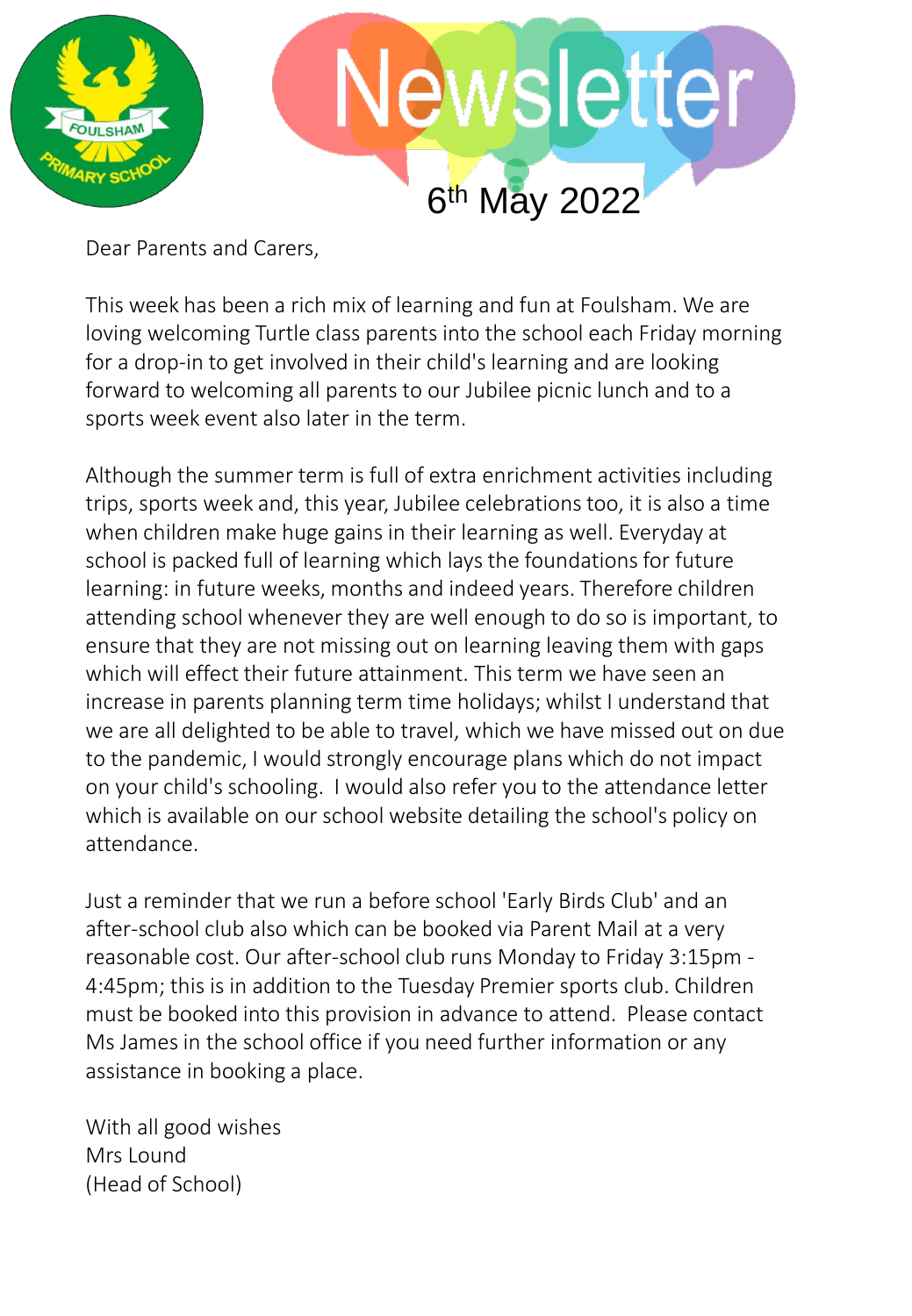## **Stars of the week**



should have PE kits in school everyday please, have their hair up and no jewellery on PE days too.

## **Dates to Remember**

## **May**

9<sup>th</sup> to 13<sup>th</sup> SAT's week Wed  $25<sup>th</sup>$  – Class photos by Tempest Photography Wed  $25<sup>th</sup>$  – Turtle class visit to Pensthorpe – details to follow **30th to 3rd June – HALF TERM BREAK June Mon 6 th – Jubilee 'special' menu – parents are invited to join us, please book your meals via ParentMail before the 16th May**  $20<sup>th</sup>$  to  $24<sup>th</sup>$  – Sports week Thu 23rd – Year 6 STEM visit to Gressenhall Wed 29<sup>th</sup> – Jaguar class to take part in the royal Salute at the Royal Norfolk Show – details to follow Thu 30th – Inset day – **SCHOOL CLOSED July** Fri 1st - Extra holiday for the Queen's Jubilee **- SCHOOL CLOSED** Fri  $22^{nd}$  – Last day of the Summer term

If your child is unable to attend school please remember to ring or email the office before 8:50am office@foulshamprimary.org.uk 01362 683389